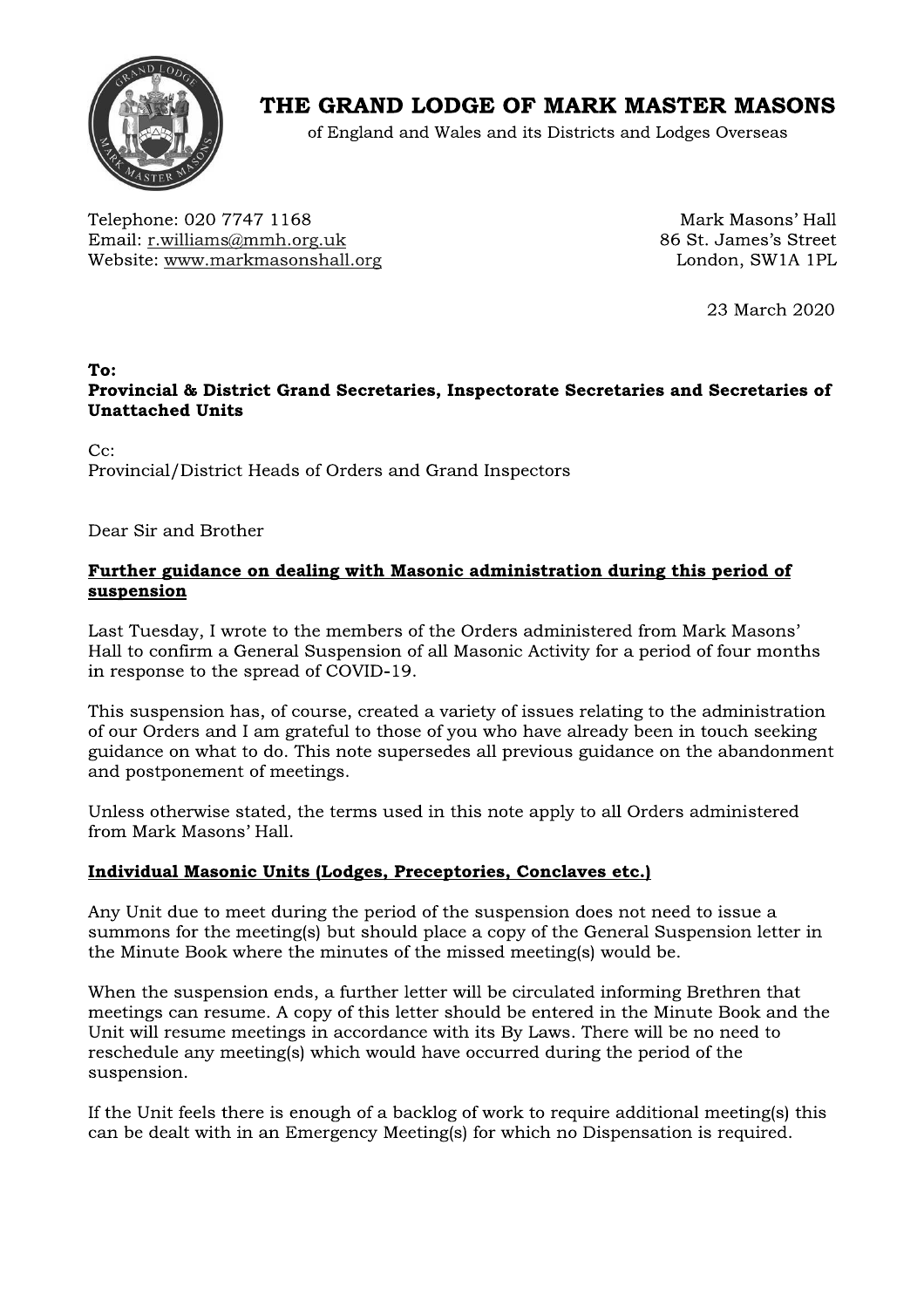## Unit Election and Installation meetings

Any Unit that should have met during the suspension period to elect or install its Master will now do this at the next regular meeting after the suspension ends or at an Emergency Meeting called specifically for that purpose.

Units will be permitted to elect and install a new Master at the same meeting subject to Dispensation from Grand Lodge, which will be free of charge. This will not be automatic -Lodges will be required to submit the necessary Dispensation Request Form via their Provincial Grand Secretary in the usual way.

It should be noted that the move of a scheduled installation meeting shall not have a detrimental impact on those who need to serve time in an office before being installed themselves. The qualifying period of one year is from one installation meeting to the next, not a twelve-month period.

## Provincial & District Grand Lodges or equivalent

The general approach to be adopted during the suspension, wherever possible, is 'business as usual' which means that your existing administrative procedures should follow their normal pattern.

## Provincial meetings scheduled to take place during the Suspension period

- i. Summons already issued - if the Annual Meeting of your Province is scheduled to take place during the suspension period and a Summons has already been issued, a note must be made in the Minute Book stating that 'the Annual Meeting of the Province on finsert datel was duly called but abandoned due to the incidence of coronavirus'.
- ii. Summons not yet issued - if a Summons has not yet been issued, a copy of the General Suspension Letter should be inserted in the Minute Book with a note stating that 'the Annual Meeting of the Province on [insert date] was not held owing to the General Suspension of All Masonic Activity issued by finsert Grand Lodge or name of other Governing Bodyl on 17 March 2020.'
- iii. Appointments and Promotions - Brethren selected for appointment to and promotion in Provincial Grand Rank should be sent Letters of Appointment in the usual way. Such letters should state that they will assume their ranks on the date the Provincial meeting would have taken place.
- Requirement to hold a Provincial business meeting it will be necessary for iv. Provinces to hold a truncated Annual meeting later in the year in order to address various administrative matters including the election of the Provincial Grand Treasurer and auditors. No investiture will be necessary at this meeting.

## Appointment of Provincial & District Executive Officers

A Brother to be appointed to Executive Office e.g. Deputy/Assistant Provincial Grand Master at the Annual Meeting of the Province will assume their new office by virtue of the Provincial Grand Master's Patent of Appointment, effective from the date that the Provincial meeting would have taken place.

## **Grand Investiture Meetings**

Even though the Grand Investiture meetings scheduled for the next four months will not now take place, we will continue to seek recommendations for Grand Rank and issue Letters of Appointment in the usual way.

Brethren receiving Grand Honours will be notified pf their appointment by email and will assume their new ranks with effect from the date the Investiture meeting should have taken place.